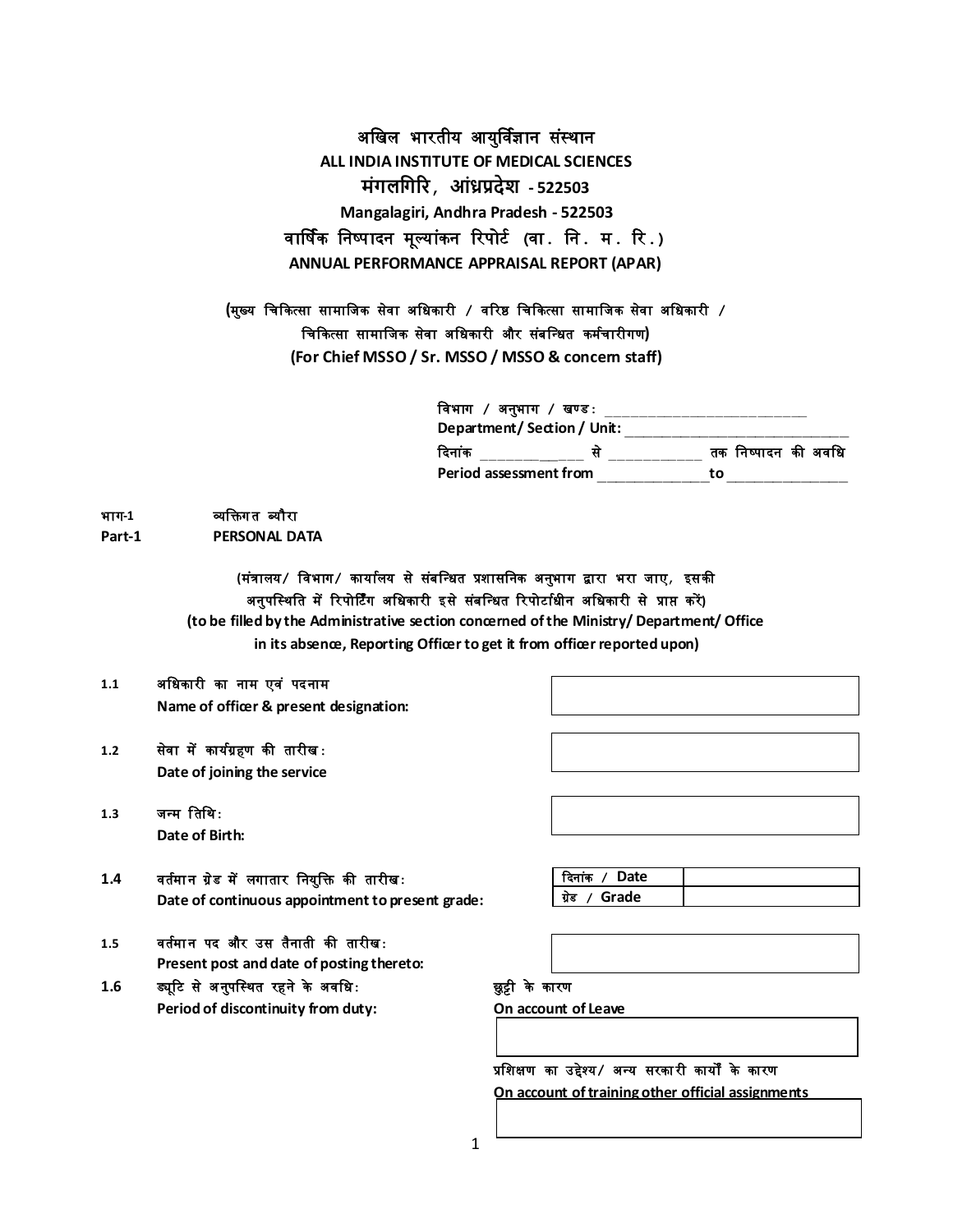# सक्षम अधिकारी के पूर्व स्वीकृति के बिना कार्य से अनुपस्थित कदनों की कु ल स ंख्या **/ Total number of days absent**

**from dutywithout prior permission of competent authority**

| 1.7 | शैक्षणिक एवं व्यावसायिक संबंधी आहर्ताएँ:         |  |
|-----|--------------------------------------------------|--|
|     | <b>Academic and Professional Qualifications:</b> |  |

- **1.8** क्या अनुसूखित िाखत**/** अ नुसूखित िनिाखत**/** अधय खपछड़ा वगि**/** श**.**खव**.** स ंवगि के हैं**? Whether belong to SC/ST/OBC/OPH community?**
- **1.9** खिन अ ंतदेशीय**/** खवदेश प्रखशक्षण**/** पुनश्चयाि मेंभाग खलया अथवा व्यवसाय स ंब ंिी अहतािएँ प्राप्त की**: Inland/Foreign Training / Refresher Courses undertaken or Professional Qualification attained:**
- **1.10** व्यावसाखयक खनकायों की फ़े लोखशप**/** सदस्यता**/** पास की गई खवभागीय परीक्षा**:** Fellowship/ Membership of Professional Bodies/ Departmental Exam
- 1.11 वर्तमान मूल वेतन + ग्रेड वेतन: **Pay in the pay band + Grade Pay:**

## **1.12** ररपोर्र्िंग**,** पुनः ख नरीक्षण अखिकारी तथा स्वीकारकताि के खववरण**:**

**Details of the Reporting, Reviewing Officer and Accepting Authorities:**

| रिपोर्टिंग<br>चैनल/        | of<br>Channel | नाम एवं पदनाम/ Name & designation | रिपोर्ट की अवधि/ Period covered in the year |  |  |
|----------------------------|---------------|-----------------------------------|---------------------------------------------|--|--|
| Reporting                  |               |                                   |                                             |  |  |
| रिपोर्टिंग अधिकारी /       |               |                                   |                                             |  |  |
| <b>Reporting Authority</b> |               |                                   |                                             |  |  |
| पुनः निरीक्षण अधिकारी      |               |                                   |                                             |  |  |
| <b>Reviewing Authority</b> |               |                                   |                                             |  |  |
| स्वीकारकर्ता प्राधिकारी    |               |                                   |                                             |  |  |
| <b>Accepting Authority</b> |               |                                   |                                             |  |  |

| qualified: |  |
|------------|--|
|            |  |
|            |  |
|            |  |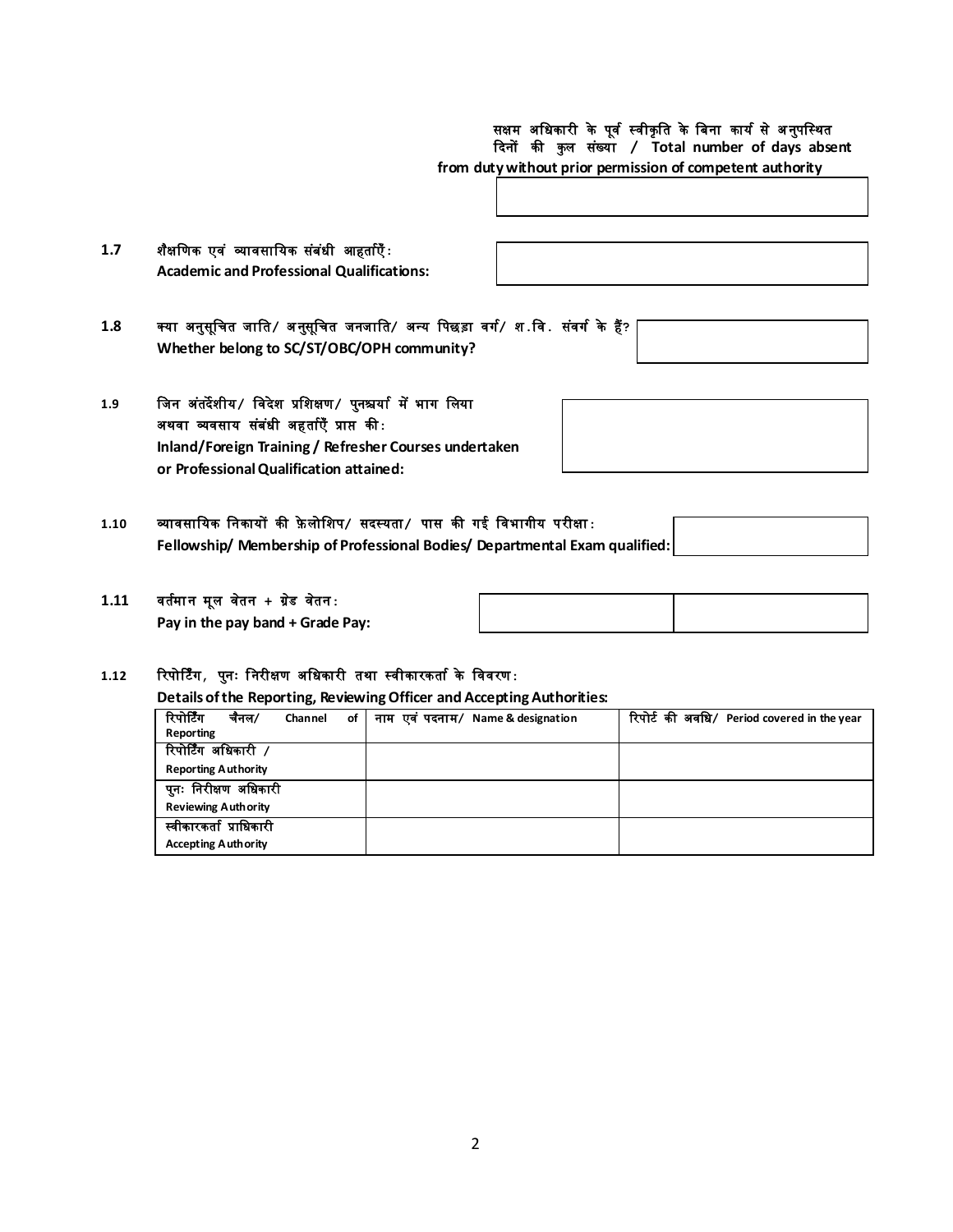#### भाग**-2** वषि के दौरान स्वः मूलया ंकन

**Part-2 SELF APPRAISAL FOR THE YEAR**

## **2.1** पद के दाखयत्वों का स ंखक्षप्त खववरण**:**

Brief description of duties of post:

**2.2** कृ प्या उन मात्रात्मक **/** वास्तखवक **/** खवत्तीय लक्ष्यों **/** उद्देश्यों **(**मद **8** से **10** तक**)** प्राथखमकता के आिार पर **/** महत्व में जिन्हें आपके लिए निर्धारित किया गया था और प्रत्येक लक्ष्य के संबंध में अपनी उपलब्धियों का उल्लेख करें । Please specify the quantitative / physical / financial targets / objectives (8 to 10 items priority-wise / in order of importance) that were set for you and your achievements against each target.

लक्ष्य **/ Targets:** उपलखब्िया ँ **/ Achievements:** 

2.3 कृप्या कॉलम 2.2 में उल्लेखित लक्ष्यों / उद्देश्यों के संदर्भ में अपनी उपलब्धियों पर संक्षिप्त टिप्पणी दें । कृप्या इन लक्ष्यों और इन योगदान के संबंध में उल्लेखनीय उपलब्धियों का विवरण दें ।

Please comment briefly on your achievements with reference to targets/objectives referred to in column 2.2. Please also indicate significantly higher achievements in relation to the targets and your contribution thereto.

2.4 कृप्या कॉलम 2.2 में उल्लेखित लक्ष्यों के संदर्भ में कर्मियों पर संक्षिप्त टिप्पणी दें । कृप्या इन लक्ष्यों को प्राप्त करने में आने वाली बाधाओं यदि कोई हों तो उल्लेख करें ।

Please comments briefly on the shortfalls with reference to the targets referred to in column 2.2. Please specify the constraints, if any, in achieving the targets.

2.5 (a) क्या आपने अपना अचल संपत्ति विवरण फ़ाइल कर दिया है*,* यदि हाँ तो कृप्या इसकी तारीख का उल्लेख करें ।  **Have you filed your immovable property return as due. If yes, please mention date**

| v.  | NI.               |
|-----|-------------------|
| $-$ | $\cdot$ - $\cdot$ |
|     |                   |

**(b)** क्या आपनेिालूवषि के दौरान उन सभी अखिकाररयों**,** खिनके आप ररपोर्र्िंग अखिकारी हैं**,** के वार्षिक कायि योिना ख निािररत की हैं**?** 

 **Have you set the annual work plan for all officers for the current year, in respect of whom you are the reporting authority?**



**(c)** क्या आपने उन सभी अखिकाररयों**,** खि नके आप ररपोर्र्िंग अखिकारी हैं**,** की वा**.**खन**.**मू**.**रर**.** खलि दी हैं**/** नहीं**? Have you written the APAR of all officers in respect of whom you are the reporting authority?**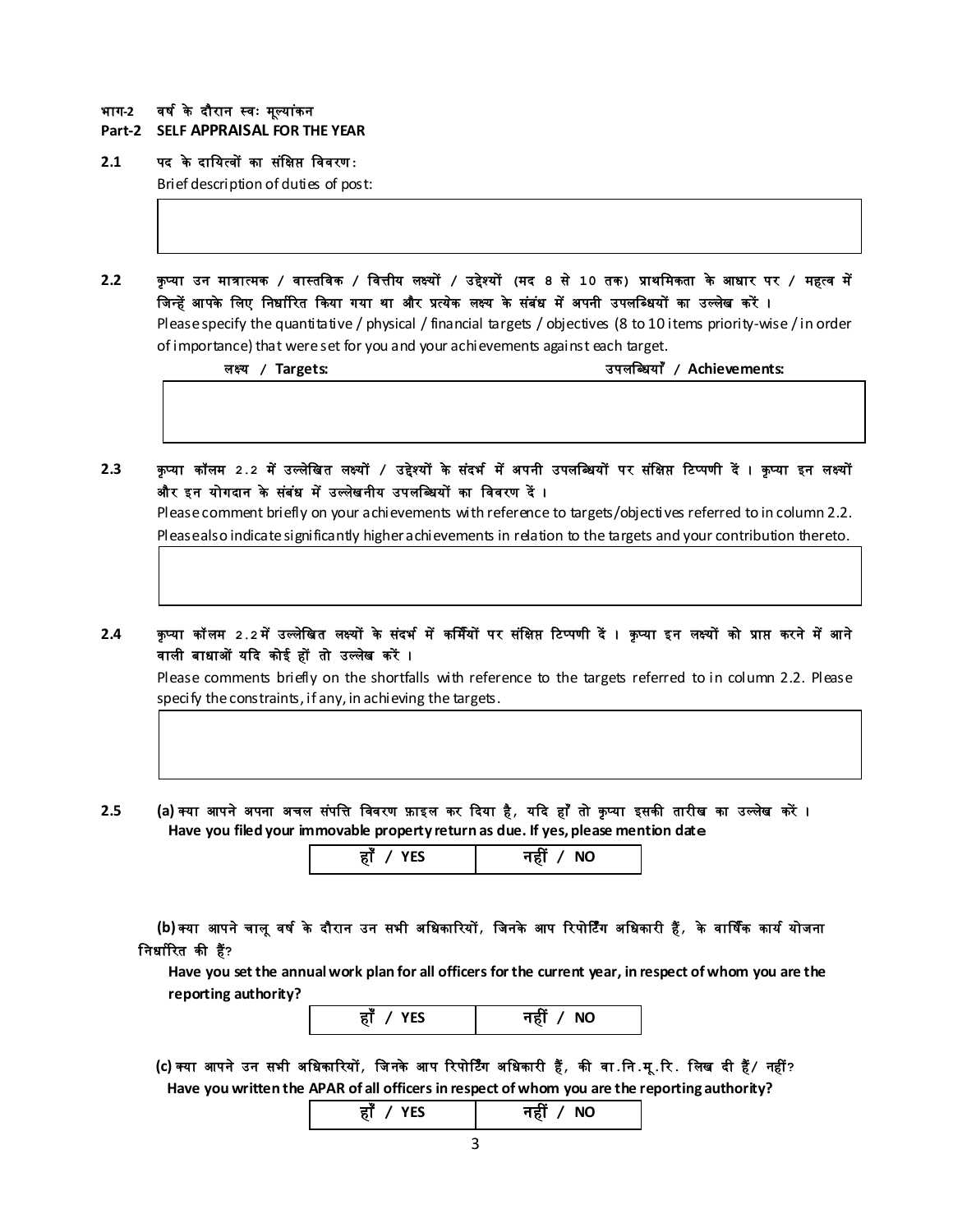कदना ंक **/ Date: \_\_\_\_\_\_\_\_\_\_\_\_\_\_\_\_\_\_ (Signature of the officer reported upon)**

# **2.6** ककए गए कोई अधय अखतररि और अनपेखक्षत कायि **/** श ुरू ककए गए कायि जि ंका उललेि करना आवश्यक हो ।

भाग-3 रिपोर्ट लिखने वाले अधिकारी द्वारा मूल्यांकन

- **Part-3 Assessment by the Reporting Officer**
- 3.0 क्या आप अधिकारी द्वारा लक्ष्यों और उपलब्धियों के संबंध में किए गए स्वः मूल्यांकन से सहमत हैं? नीचे दिये गए पैरा **3.1** के संदभि मेंअसहमखत**,** यकद कोई है**,** की सीमा और कारण बताएं **? Do you agree with the self appraisal of the officer with regard to targets and achievements? Indicate reasons and extent of disagreement with references to 3.1 below, if any.**

## **3.1** कायि खनष्पादन का मूलया ंकन **(**इस ि ंड की तरिीह **40%** होगी**)**

**Assessment of work output (weight-age to this section would be 40%)**

| क.स<br>. / | विवरण / Descriptions                              | रिपोर्टिंग<br>प्राधिकरी<br><b>Reporting Authority</b> | पनर्विलोका प्राधिकारी<br><b>Reviewing Authority</b> | पुनर्विलोका प्राधिकारी के आध्यक्षर<br>Initial of Reviewing Authority |
|------------|---------------------------------------------------|-------------------------------------------------------|-----------------------------------------------------|----------------------------------------------------------------------|
| S.N.       |                                                   |                                                       |                                                     |                                                                      |
| i)         | पैरा 2.2 के अनुसार दिये गए कार्य को पूरा करने की  |                                                       |                                                     |                                                                      |
|            | सीमा / Extent of accomplishment of planned work   |                                                       |                                                     |                                                                      |
|            | as per Para 2.2 above                             |                                                       |                                                     |                                                                      |
| ii)        | कार्य समापन की गुणवत्ता /                         |                                                       |                                                     |                                                                      |
|            | Quality of work output                            |                                                       |                                                     |                                                                      |
| iii)       | अनपेक्षित<br>पैरा 2.6 के अनुसार निष्पादित असाधारण |                                                       |                                                     |                                                                      |
|            | कार्य को पूरा करना                                |                                                       |                                                     |                                                                      |
|            | Accomplishment of exceptional work/unforeseen     |                                                       |                                                     |                                                                      |
|            | tasks performed as Para 2.6 above                 |                                                       |                                                     |                                                                      |
|            | कार्य निष्पादन पर समस्त श्रेणीकरण                 |                                                       |                                                     |                                                                      |
|            | Overall grading on work output                    |                                                       |                                                     |                                                                      |
|            | महत्व 40%समस्त श्रेणीकरण                          |                                                       |                                                     |                                                                      |
|            | 40% weight-age of overall grading                 |                                                       |                                                     |                                                                      |

**3.2** व्यखिग त ग ुणों का मूलया ंकन **(**इस ि ंड की तरिीह **30%** होगी**) Assessment of Personal Attributes (weight-age to this section would be 30%)**

| क.स<br>$\cdot$ /<br>S.N. | विवरण / Descriptions                                                    | रिपोर्टिंग<br>प्राधिकारी<br><b>Reporting Authority</b> | पुनर्विलोका प्राधिकारी<br><b>Reviewing Authority</b> | पुनर्विलोक्न प्राधिकारी के आध्यक्षर<br>Initial of Reviewing Authority |
|--------------------------|-------------------------------------------------------------------------|--------------------------------------------------------|------------------------------------------------------|-----------------------------------------------------------------------|
|                          | कार्य के प्रति अभिरुचि<br>Attitude to work                              |                                                        |                                                      |                                                                       |
| ii)                      | पहल शक्ति, लगन और साधन–संपन्ता<br>Initiative, drive and resourcefulness |                                                        |                                                      |                                                                       |
| iii)                     | अनुशासन<br>Discipline                                                   |                                                        |                                                      |                                                                       |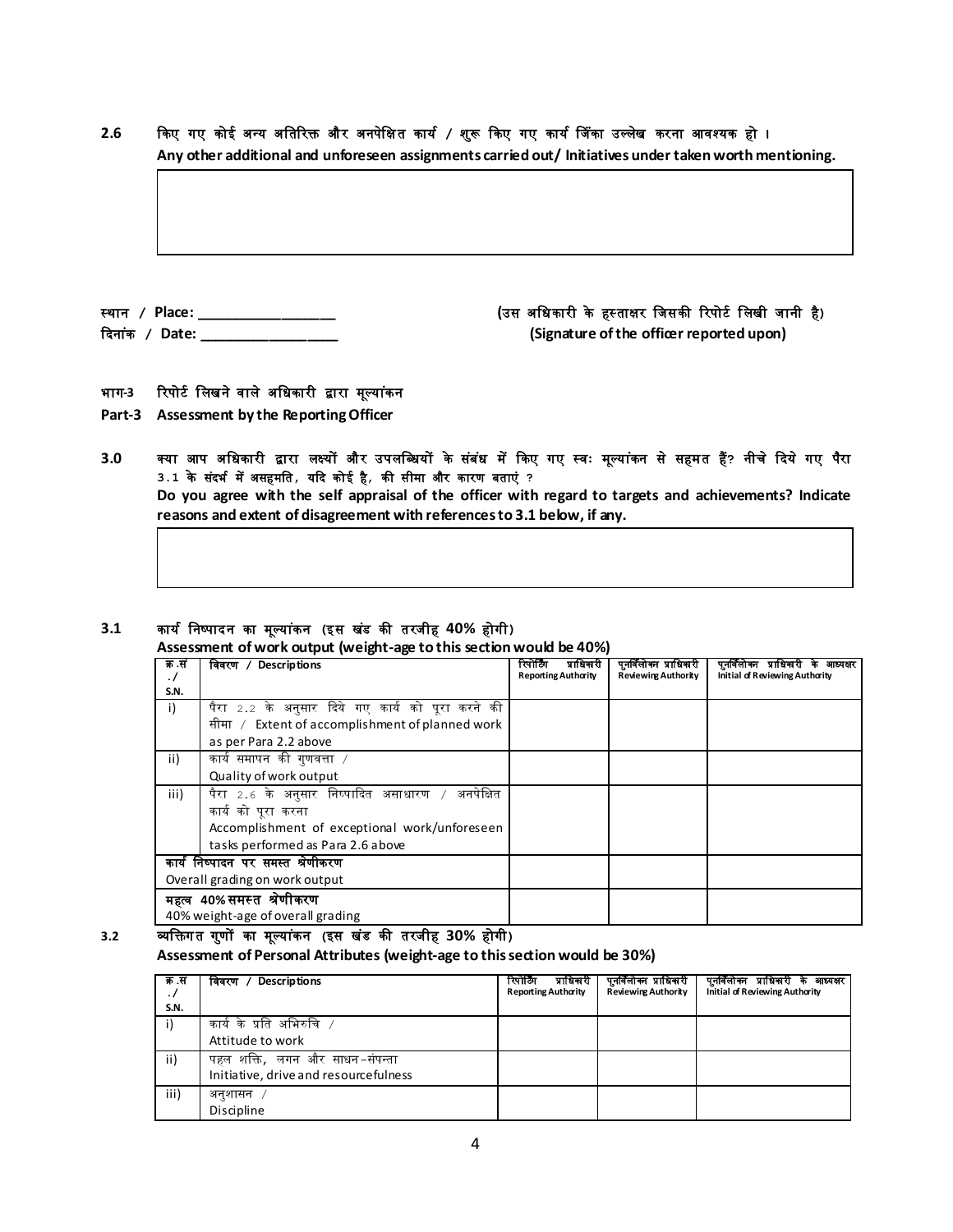| iv)          | संवाद कौशल                                          |  |  |
|--------------|-----------------------------------------------------|--|--|
|              | <b>Communication Skills</b>                         |  |  |
| $\mathsf{v}$ | सामूहिक भावना से कार्य करने की क्षमता               |  |  |
|              | Capacity to work in team spirit                     |  |  |
| vi)          | समय सीमा में कार्य करने की क्षमता                   |  |  |
|              | Capacity to work in time schedule                   |  |  |
| vii)         | वाहय एवं आंतरिक रोगियों के साथ अंतर्वेयक्तिक संबंध  |  |  |
|              | Inter-personal relations with indoor and outdoor    |  |  |
|              | patients                                            |  |  |
| viii)        | उत्तरदायित्व लेने में निर्भरता और इच्छुकता          |  |  |
|              | Dependability and<br>willingness<br>take<br>to      |  |  |
|              | responsibility                                      |  |  |
| ix)          | डाटा प्रोसेसिंग और संग्रह विधि की क्षमता का विकास   |  |  |
|              | Developing capacity of data processing and          |  |  |
|              | collection method                                   |  |  |
| x)           | यांत्रिक भाषाओं के विकास की क्षमता                  |  |  |
|              | Development capacity of machine languages           |  |  |
| xi)          | सुरक्षा प्रणाली और नियंत्रण प्रक्रियाओं के परिभाषित |  |  |
|              | Capacity to define security system and control      |  |  |
|              | procedures                                          |  |  |
|              | व्यक्तिगत गुणों पर समस्त श्रेणीकरण                  |  |  |
|              | Overall grading on personal attributes              |  |  |
|              | महत्व 30%समस्त श्रेणीकरण                            |  |  |
|              | 30% weight-age of overall grading                   |  |  |

# **3.3** कायाित्मक सक्षमता का मूलया ंकन **(**इस ि ंड की तरिीह **30%** होगी**)**

**Assessment of functional Competency (weight-age to this section would be 30%)**

| क .सं             | विवरण / Descriptions                                   | रिपोर्टिंग<br>प्राधिकारी   | पूनर्विलोकन प्राधिकारी     | पूनर्विलोका प्राधिकारी के आध्यक्षर |
|-------------------|--------------------------------------------------------|----------------------------|----------------------------|------------------------------------|
| $\cdot$ /<br>S.N. |                                                        | <b>Reporting Authority</b> | <b>Reviewing Authority</b> | Initial of Reviewing Authority     |
| i)                | कार्य के क्षेत्र में नियमों/विनियमों/प्रक्रियाओं<br>की |                            |                            |                                    |
|                   | जानकारी और उन्हें प्रभावी ढंग से लागू करने की          |                            |                            |                                    |
|                   | योग्यता ⁄<br>Knowledge of Rules/Regulations/           |                            |                            |                                    |
|                   | Procedures in the area of function and ability to      |                            |                            |                                    |
|                   | them effectively.                                      |                            |                            |                                    |
| ii)               | कौशलतापूर्वक योजना तैयार करने की योग्यता               |                            |                            |                                    |
|                   | Strategic planning ability                             |                            |                            |                                    |
| iii)              | निर्णय लेने की योग्यता                                 |                            |                            |                                    |
|                   | Decision making ability                                |                            |                            |                                    |
| iv)               | विश्लेषण करने की योग्यता                               |                            |                            |                                    |
|                   | Analytical ability                                     |                            |                            |                                    |
| v)                | समन्वय क्षमता                                          |                            |                            |                                    |
|                   | Coordination ability                                   |                            |                            |                                    |
| vi)               | कार्यों का प्रबंधन <i>,</i> संगठन और पर्यवेक्षण        |                            |                            |                                    |
|                   | Management organization and supervision of             |                            |                            |                                    |
|                   | works                                                  |                            |                            |                                    |
| vii)              | गरीब रोगियों को विभिन्न योजनाओं के अंतर्गत सुविधा      |                            |                            |                                    |
|                   | उपलब्ध करने की क्षमता                                  |                            |                            |                                    |
|                   | Helping capacity to patient to get benefits from       |                            |                            |                                    |
|                   | different schemes for poor patients                    |                            |                            |                                    |
| viii)             | लागत दवा एवं शल्य चिकित्सा मद की सुविधा अस्पताल        |                            |                            |                                    |
|                   | प्रशासन द्वारा निशुल्क उपलब्ध कराने की क्षमता          |                            |                            |                                    |
|                   | Capacity to facilitate free of cost medicine and       |                            |                            |                                    |
|                   | surgical items through Hospital Administration         |                            |                            |                                    |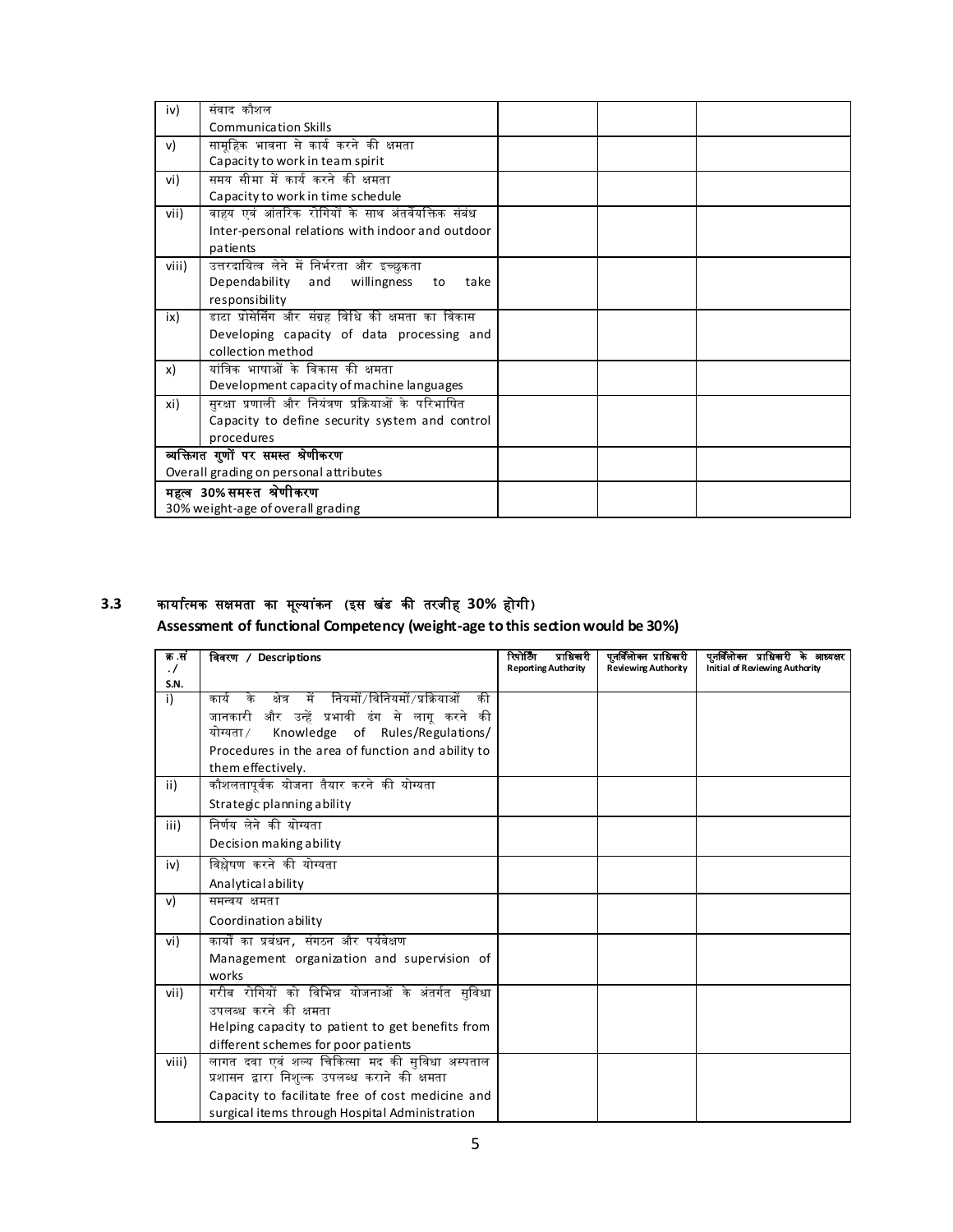| ix) | बाहरी रोगियों को रेलवे रियायति सुविधा उपलब्ध कराने<br>की<br>क्षमता<br>Capacity to provide railway concession facility for<br>outstation patients                               |  |  |
|-----|--------------------------------------------------------------------------------------------------------------------------------------------------------------------------------|--|--|
| x)  | आर्थिक रूप से कमोजर वर्ग (आर.र.क.) के रोगियों<br>का को उपलब्ध सेवा प्रदान कराना<br>Nature of facilitate to service available for<br>Economically Weaker Section (EWS) patients |  |  |
|     | कायात्मक सक्षमता पर समस्त श्रेणीकरण<br>Overall grading on functional competency                                                                                                |  |  |
|     | महत्व 30% समस्त श्रेणीकरण<br>30% weight-age of overall grading                                                                                                                 |  |  |

# **3.4 1-10** स्के ल पर भाग**-III** की समग्र ग्र ेजडंग **/ overall grading of Part-III on scale of 1-10**

| रिपोर्टिंग/ पुनर्विलोकन प्राधिकारी के लिए निर्देश<br>Instructions for Reporting/Reviewing Authority | रिपोर्टिंग प्राधिकारी<br><b>Reporting Authority</b> | पुनर्विलोका प्राधिकारी<br><b>Reviewing Authority</b> | पुनर्विलोका प्राधिकारी के आध्यक्षर<br>Initial of Reviewing Authority |
|-----------------------------------------------------------------------------------------------------|-----------------------------------------------------|------------------------------------------------------|----------------------------------------------------------------------|
| भाग 3.1 / Part 3.1                                                                                  |                                                     |                                                      |                                                                      |
| भाग <b>3.2</b> / Part 3.2                                                                           |                                                     |                                                      |                                                                      |
| भाग 3.3 / Part 3.3                                                                                  |                                                     |                                                      |                                                                      |
| सम्पूर्ण श्रेणीकरण  /<br>Overall grading                                                            |                                                     |                                                      |                                                                      |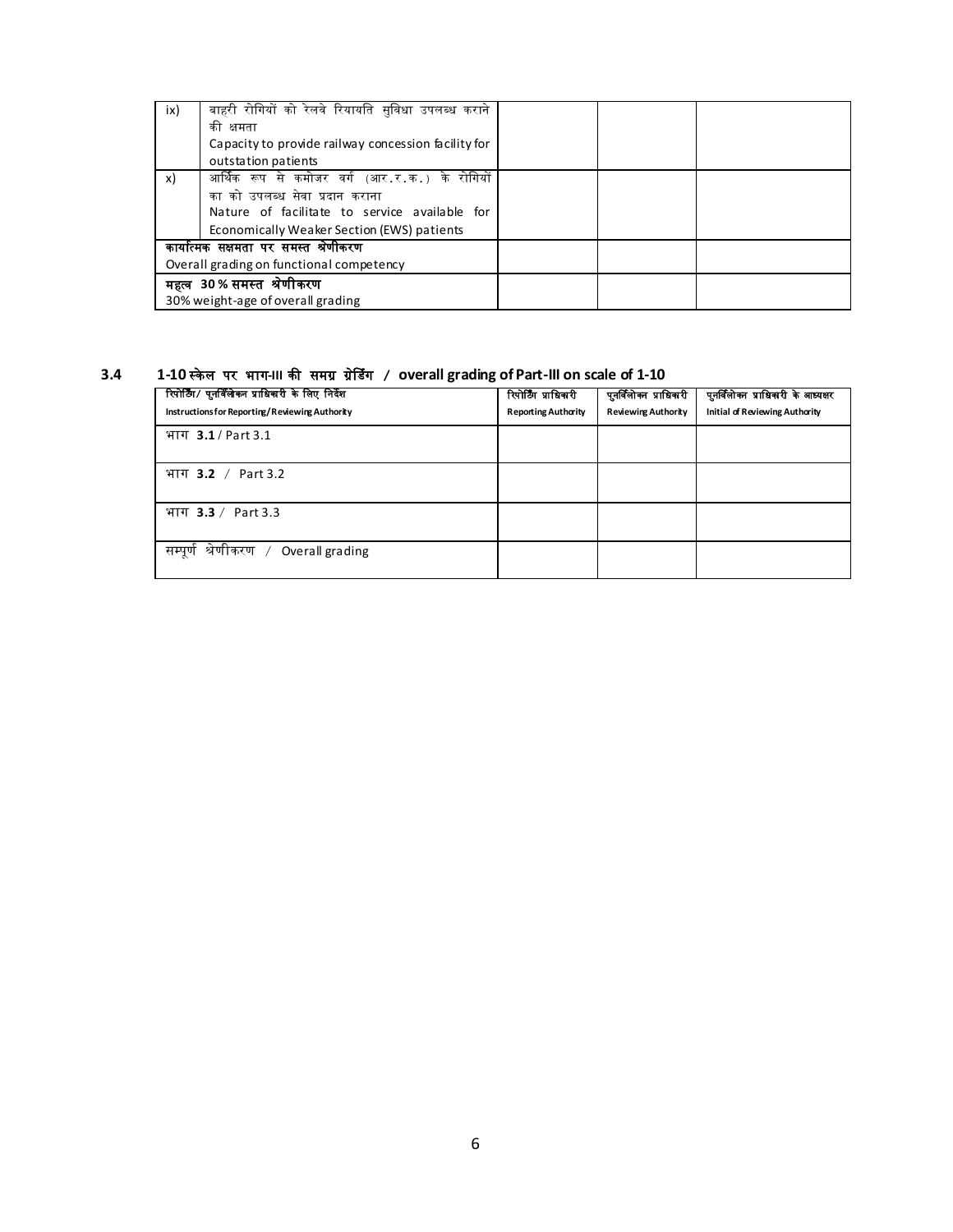#### भाग**-4** सामाधय सहि ग ुण **(**महत्व लाग ूनहीं**)**

**Part-4 GENERAL ATTRIBUTES (weight-age not applicable)**

## **4.1** सत्यखनष्ठा**:** कृ प्या कमििारी की सत्यखनष्ठा पर रर्प्पणी दें ।

**Integrity: Please comment on integrity of the employee.**

#### **4.2**

|      | रिपोर्टिंग/ पुनर्विलोकन प्राधिकारी के लिए निर्देश    | प्राधिकारी<br>रिपोर्टिंग   | पुनर्विलोकन प्राधिकारी     | पुनावलाका<br>प्रााधकारा<br>आध्यक्षर   |
|------|------------------------------------------------------|----------------------------|----------------------------|---------------------------------------|
|      | Instructions for Reporting/Reviewing Authority       | <b>Reporting Authority</b> | <b>Reviewing Authority</b> | <b>Initial of Reviewing Authority</b> |
| i)   | स्वास्थ्य की स्थिति                                  |                            |                            |                                       |
|      | State of health                                      |                            |                            |                                       |
| ii)  | कमज़ोर वर्गों और अनुसूचित जाति / अनुसूचित            |                            |                            |                                       |
|      | जनजाति / अन्य पिछड़ा वर्ग के प्रति दृष्टिकोण         |                            |                            |                                       |
|      | Attitude towards weaker sections and                 |                            |                            |                                       |
|      | SC/ST/OBC                                            |                            |                            |                                       |
| iii) | की<br>अभिरुचि एवं संभाव्यता:<br>आधेकारी<br>कप्या     |                            |                            |                                       |
|      | अभिरुचि और उन क्षेत्रों का उल्लेख करें जिनमें        |                            |                            |                                       |
|      | उसमें प्रशिक्षण संबंधी जरूरतों सहित इन क्षेत्रों में |                            |                            |                                       |
|      | विकास करने की संभाव्यता है ।                         |                            |                            |                                       |
|      | Aptitude and potential: please mention               |                            |                            |                                       |
|      | about the aptitude of the officer and                |                            |                            |                                       |
|      | areas in which he has potential to                   |                            |                            |                                       |
|      | develop along-with training needs.                   |                            |                            |                                       |

## **4.3** लगभग **70** शब्दों मेंशाखब्दक खित्रण**:**

**Pen Picture in about 70 words:**

# ररपोर्र्िंग अखिकारी के हस्ताक्षर **/**

**Signature of the Reporting Officer:**

नाम **/ Name: \_\_\_\_\_\_\_\_\_\_\_\_\_\_\_\_\_\_\_\_\_\_\_\_\_\_\_\_\_\_\_**

पदनाम **/ Designation: \_\_\_\_\_\_\_\_\_\_\_\_\_\_\_\_\_\_\_\_\_\_\_**

स्थान **/ Place: \_\_\_\_\_\_\_\_\_\_\_\_\_\_\_\_\_\_\_\_\_\_\_\_\_\_\_\_\_\_\_**

कदना ंक **/ Date: \_\_\_\_\_\_\_\_\_\_\_\_\_\_\_\_\_\_\_\_\_\_\_\_\_\_\_\_\_\_\_**

#### भाग**-5** पुनः खनरीक्षण

**Part-5 REVIEW**

# **5.1** प ुनः खनरीक्षण अखिकारी के अिीन सेवा की अवखि**:**

**Length of service under Reviewing Authority**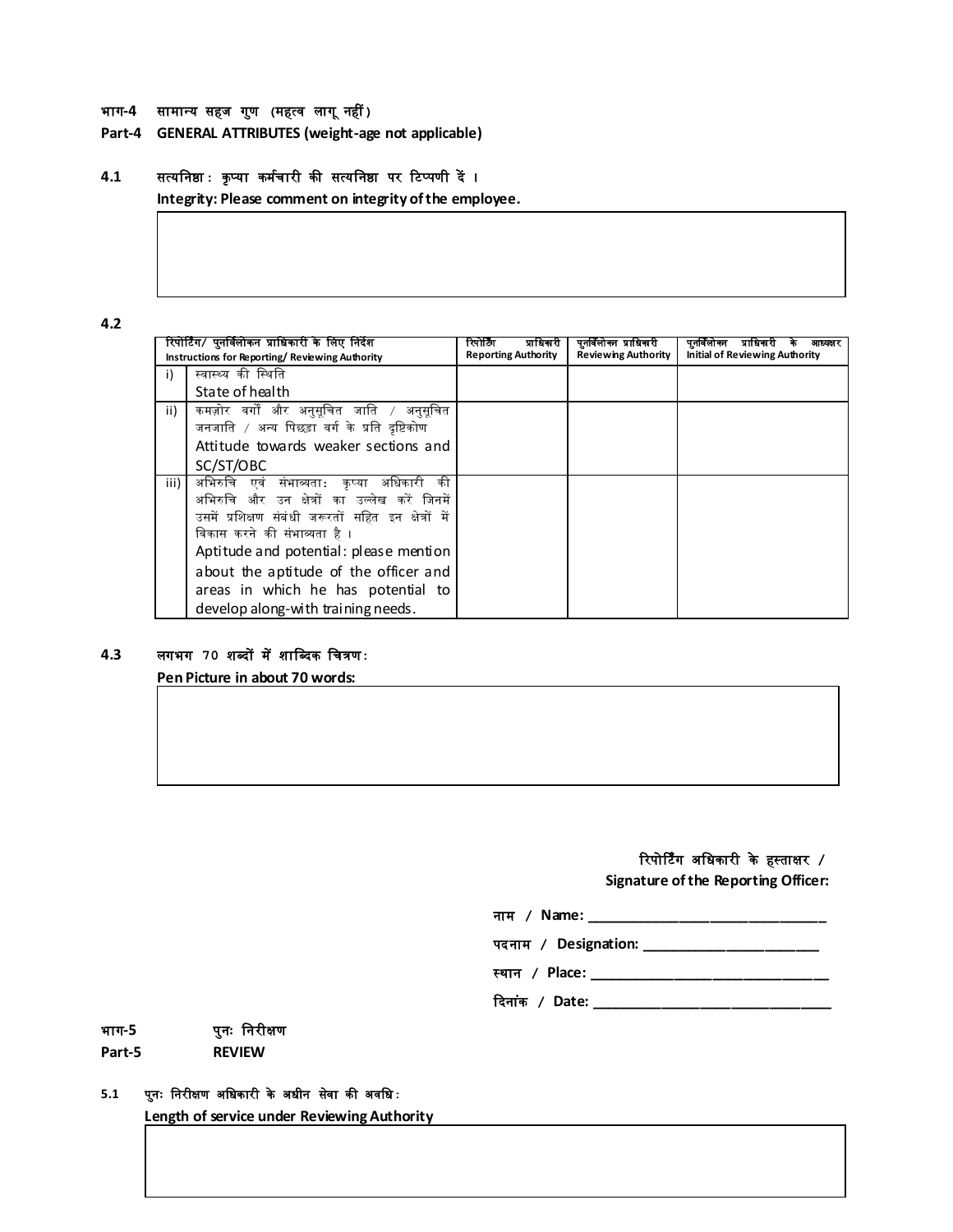5.2 क्या आप भाग-३ रिपोर्टिंग अधिकारी द्वारा कार्य आउटपुट और विभिन्न गुणों के संबंध में किए गए स्वः मूल्यांकन से सहमत है? यदि आप किन्हीं संख्यातमक मूल्यांकन या दृष्टिकोण से सहमत नहीं हैं, कृप्या उस भाग में दिए गए कॉलम में अपने मूल्यांकन का उल्लेख करें/ Do **you agree with assessment made by the Reporting Officer with respect to the work output and various attributes in Part-III. In case you do not agree with any of the numerical assessment or attitudes, please record your assessments in column provided for in that Part and initial your entries.**

|--|

#### 5.3 मत भिन्नता की स्थिति में तत्संबंधी विवरण का उल्लेख करें?

**In case of difference of opinion details and reasons for the same may be given** 

## **5.4** ररपोर्र्िंग अखिकारी द्वारा श ाखब्दक खित्रण पर अखभयुखियाँ **/** रर्प्पणी **: Remarks/ Observation on the Pen Picture by the Reporting Officer:**

# **5.5 1-10** स्के ल पर समग्र ग्र ेजडंग**: Overall Grade on scale 1-10:**

पुनः खनरीक्षण अखिकारी के हस् ताक्षर **/** 

**Signature of the Reviewing Officer:** 

| नाम / Name: प्राप्त कार्य का प्राप्त करने के साथ प्राप्त करने के साथ प्राप्त करने के साथ प्राप्त करने के साथ प |
|----------------------------------------------------------------------------------------------------------------|
| पदनाम / Designation: __________________________                                                                |
| स्थान / Place: $\blacksquare$                                                                                  |
| दिनांक / Date:                                                                                                 |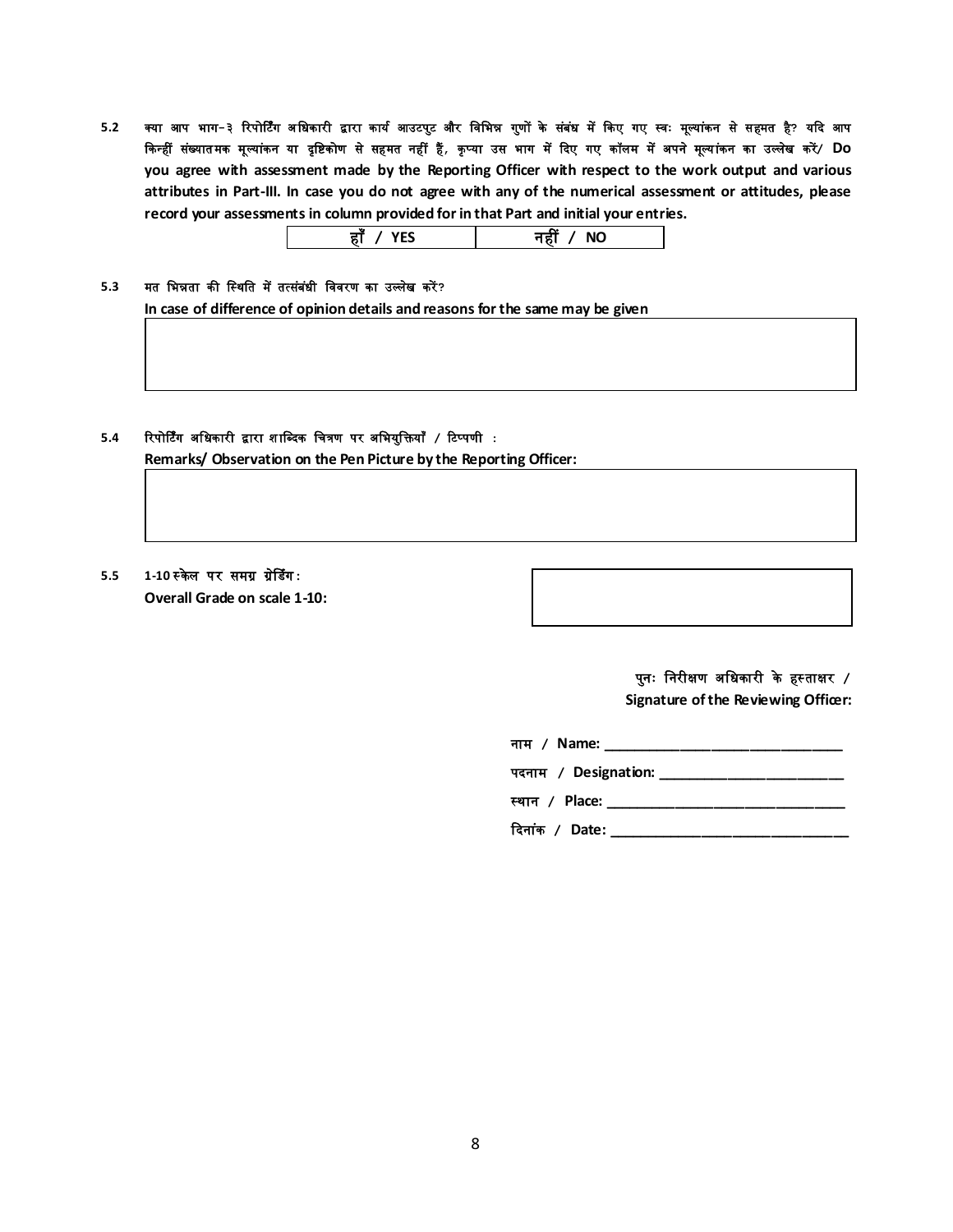# स्वीकृ खत **/ ACCEPTANCE**

क्या आप रिपोर्टिंग अधिकारी / पुनः निरीक्षण अधिकारी द्वारा किए गए मूल्यांकन तथा विचार भिन्नता, यदि कोई है तो विविरण एवं तत्संबंधी कारणों से सहमत हैं । ऐसी स्थिति में स्वीकृति प्राधिकारी भी 1-10 स्केल पर समग्र ग्रेडिंग अंकित करेगा ।

Do you agree with the assessment made by the Reporting Officer/ Reviewing Officer and details of difference of opinion, if any, with reasons for the same? In such cases, acceptance authority will also give overall grade on scale of 1-10.

| हाँ / YES | नहीं / $NO$ |
|-----------|-------------|
|           |             |

| उत्कृष्ट (9 )   | (7)<br>बहुत अच्छा | अच्छा (5) | संतोषजनक(3)      | असंतोषजनक (0)       |
|-----------------|-------------------|-----------|------------------|---------------------|
| Outstanding (9) | Very Good (7)     | Good (5)  | Satisfactory (3) | Unsati sfactory (0) |

| दिनांक / Date: __________________ |                                                                             |
|-----------------------------------|-----------------------------------------------------------------------------|
| स्थान / Place: _________________  |                                                                             |
|                                   |                                                                             |
|                                   |                                                                             |
|                                   |                                                                             |
|                                   |                                                                             |
|                                   | पदनाम रिपोर्ट की अवधि के दौरान: ______________ <b>___________________</b> _ |
|                                   | Designation during the period of report: _________________                  |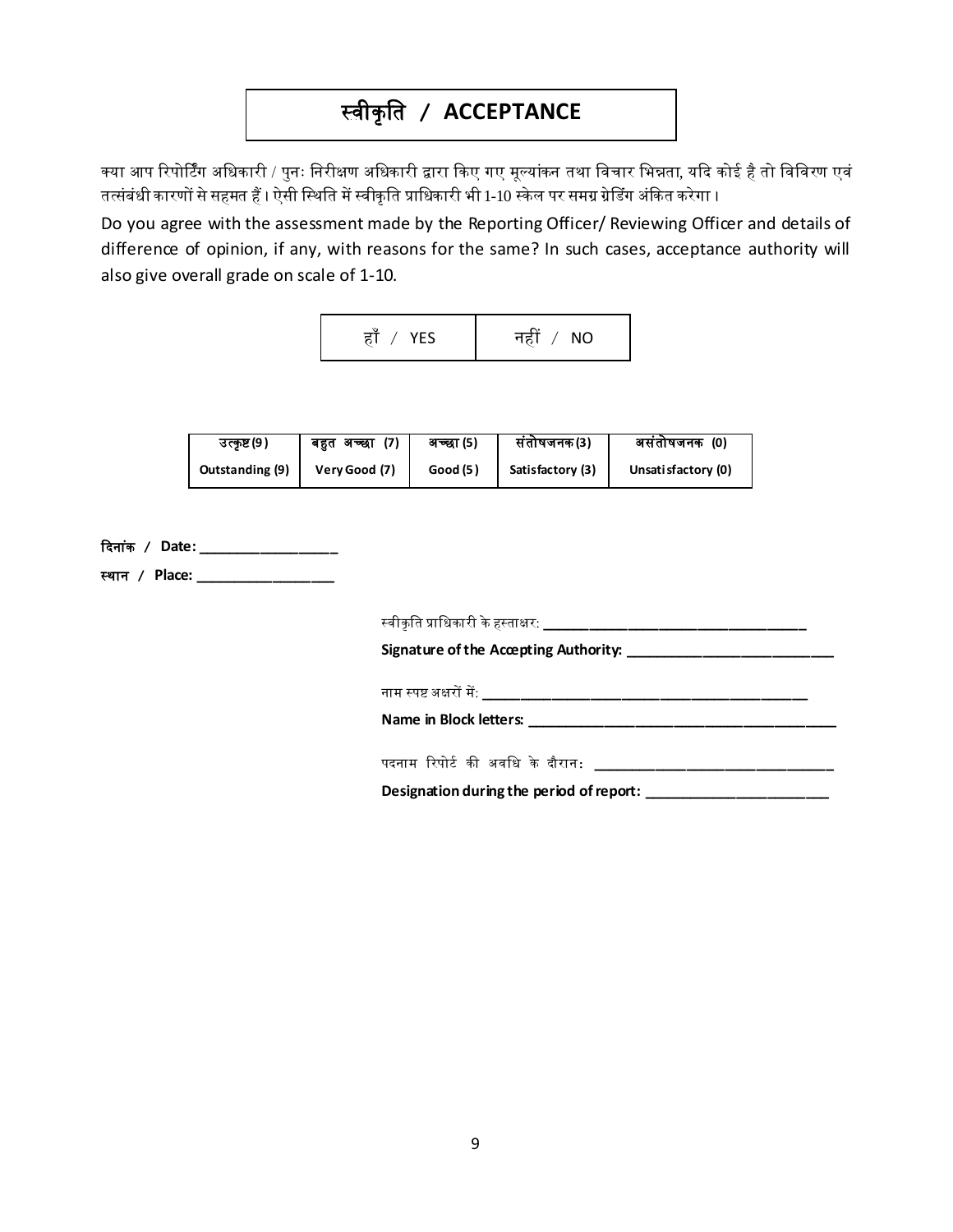म॰प्रा॰अ॰/ वा॰नि॰म॰रि॰ प्रकोष्ठ, अ॰भा॰आ॰स॰ द्वारा संवीक्षित Scrutinized by CAO/APAR Cell, AIIMS, MANGALAGIRI

## गोपनीय **/ CONFIDENTIAL**

**NOTE:** कृ प्या कोई भी कॉलम ररि ना छोड़ें/ **PLEASE DO NOT LEAVE ANY COLUMN BLANK**

नोर्: वा॰खन॰म॰रर॰ से संबखधित खनदेश संलग्न हैं खिसमें इसको तैयार करने/ पररपूणि करने के खलए खनयत समय-सीमा (अनुलग्न-III) भी सम्मिलित है । **Note: Instructions on APAR including a Time-schedule (Annexure-III) for preparation/completion of actions pertaining to the same are enclosed.** गोपखनए **/ CONFIDENTIAL NOTE: कृप्या कोई भी कॉलम रिक्त ना छोड़े / PLEASE DO NOT LEAVE ANY COLUMN BLANK (**पावती को अलग करके संबखधित अखिकारी को सौंप दें **/ to be detached and Handed over to the Ratee Officer)** (i) श्री/ श्रीमखत/ सुश्री \_\_\_\_\_\_\_\_\_\_\_\_\_\_\_\_\_\_\_\_\_\_\_\_\_\_\_\_\_\_\_\_ ग्रेड/ पदनाम \_\_\_\_\_\_\_\_\_\_\_\_\_\_\_\_\_\_\_\_\_\_ की \_\_\_\_\_\_\_\_\_\_\_\_\_\_\_\_\_ से \_\_\_\_\_\_\_\_\_\_\_\_\_\_\_\_\_\_ तक की अवखि की वा॰खन॰म॰रर॰ के स्वःमूलयांकन कॉलम को भरकर कदनांक

\_\_\_\_\_\_\_\_\_\_\_\_\_\_\_\_ को ररपोर्र्िंग अखिकारी को प्रस्तुत करें । APAR in respect of Shri/ Smt./ Ms. \_\_\_\_\_\_\_\_\_\_\_\_\_\_\_\_\_\_\_\_\_\_\_grade/ designation\_\_\_\_\_\_\_\_\_\_\_\_\_\_\_\_\_ for the period from \_\_\_\_\_\_\_\_\_\_\_\_\_\_ to \_\_\_\_\_\_\_\_\_\_\_\_\_\_\_ submitted after completion of the self-Appraisal to the Reporting officer on

| रिपोर्टिंग  अधिकारी के हस्ताक्षर / Signature of the Reporting Officer : |  |
|-------------------------------------------------------------------------|--|
| नाम एवं पदनाम/Name & Designation:                                       |  |

(ii) श्री श्रीमति सुश्री \_\_\_\_\_\_\_\_\_\_\_\_\_\_\_\_\_\_\_\_\_\_\_\_\_\_\_\_\_ ग्रेड पदनाम \_\_\_\_\_\_\_\_\_\_\_\_\_\_\_\_\_\_\_ की \_\_\_\_\_\_\_\_\_\_\_\_\_\_\_\_\_ से \_\_\_\_\_\_\_\_\_\_\_\_\_\_\_\_\_\_ तक की अवखि की वा॰खन॰म॰रर॰ के ररपोर्र्िंग अखिकारी द्वारा कदनांक \_\_\_\_\_\_\_\_\_\_\_\_\_\_\_\_\_\_ को पुनर्निरीक्षण अखिकारी को प्रस्तुत की गई। APAR in respect of Shri/ Smt./ Ms. \_\_\_\_\_\_\_\_\_\_\_\_\_\_\_\_\_\_\_\_\_\_\_\_grade/ designation\_\_\_\_\_\_\_\_\_\_\_\_\_\_\_\_\_\_ for the period from \_\_\_\_\_\_\_\_\_\_\_\_\_\_ to \_\_\_\_\_\_\_\_\_\_\_\_\_\_\_ submitted after initiation to the Reviewing Officer on \_\_\_\_\_\_\_\_\_\_\_\_\_\_\_\_\_\_\_.

> पुनर्निरीक्षण अखिकारी केहस्ताक्षर / **Signature of the Reviewing Officer**: \_\_\_\_\_\_\_\_\_\_\_\_\_\_\_\_\_\_\_\_\_\_\_\_\_ नाम एव ं पदनाम / **Name & Designation:** \_\_\_\_\_\_\_\_\_\_\_\_\_\_\_\_\_\_\_\_\_\_\_\_\_\_\_\_\_\_\_\_\_\_\_\_\_\_\_\_\_\_\_\_\_\_\_

> > गोपखनए **/ CONFIDENTIAL**

अधिकारी का नाम (जिसकी रिपोर्ट लिखी जा रही है) /Name of the Ratee Officer

## प्राखप्त **/ RECEIPT**

वा॰खन॰म॰रर॰ की प्रखत कदनांक \_\_\_\_\_\_\_\_\_\_\_\_\_\_\_ को मुझे प्राप्त हो गई है । संबखधित खवषय पर खनदेशों के अनुसार, वा॰खन॰म॰रर॰ की विषय-वस्तु के विरुद्ध प्रतिवेदन, यदि है तो, मुझे 15 दिनों के भीतर प्रस्तुत करना होगा। A copy of the APAR received by me on an under the subject, if I wish to represent against the contents of the APAR, I have to do so within 15 days.

# रिपोर्ट लिखी जाने वाले अधिकारी के हस्ताक्षर / Signature of the Ratee Officer:

नाम एव ं पदनाम / **Name & Designation:** \_\_\_\_\_\_\_\_\_\_\_\_\_\_\_\_\_\_\_\_\_\_\_\_\_\_\_\_\_\_\_\_\_\_\_\_\_\_\_\_\_\_\_\_\_\_\_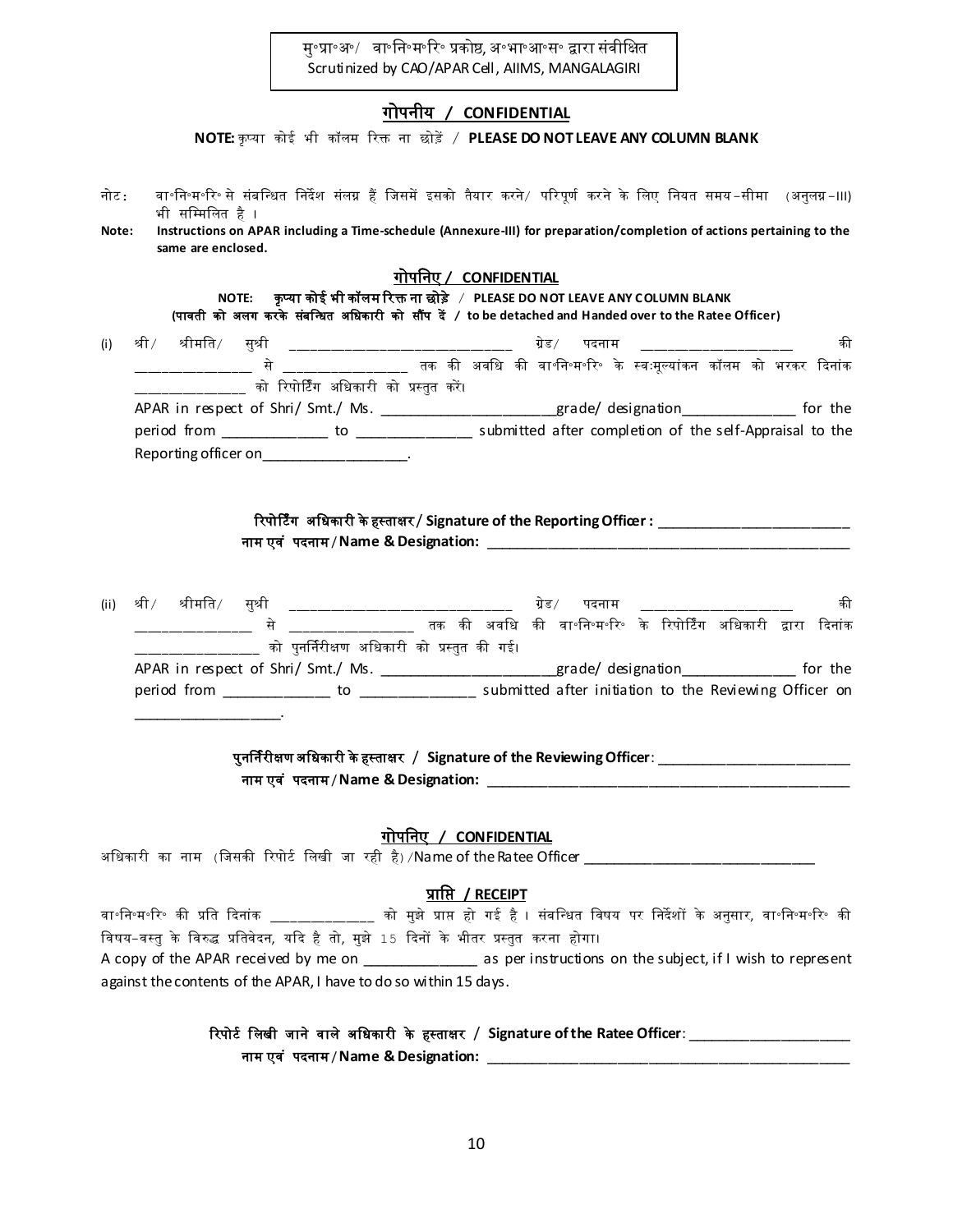# **ANNEXURE-I**

# **TIME SCHEDULE FOR PREPARATION/COMPLETION OF APAR (REPORTING YEAR-FINANCIAL YEAR)**

| S.N.             | <b>Activity</b>                                            | Date by which to be completed    |
|------------------|------------------------------------------------------------|----------------------------------|
| 1.               | Distribution of blank APAR forms to all concerned (i.e. to | (This may be completed even a    |
|                  | officer to be reported upon where self-appraisal has to    | week earlier)                    |
|                  | be given and to reporting officers where self-appraisal    |                                  |
|                  | is not to be given)                                        |                                  |
| 2.               | Submission of self-appraisal to reporting officer by       |                                  |
|                  | officer to be reported upon (where applicable)             |                                  |
| $\overline{3}$ . | Submission of report by reporting officer to reviewing     |                                  |
|                  | officer                                                    |                                  |
| $\overline{4}$ . | Report to be completed by Reviewing Officer and to be      |                                  |
|                  | sent to the Chief Administrative Officer or ACR Cell or    |                                  |
|                  | accepting authority, wherever provided.                    |                                  |
| 5.               | Appraisal by accepting authority, wherever provided        |                                  |
| 6.               | (a) Disclosure to the officer reported upon where there    |                                  |
|                  | is no accepting authority                                  |                                  |
|                  | (b) Disclosure to the Officer reported upon where there    |                                  |
|                  | is accepting authority                                     |                                  |
| 7.               | Receipt of representation, if any, on APAR                 | 15 days from the date of receipt |
|                  |                                                            | of communication                 |
| 8.               | Forwarding<br>of representation to the<br>competent        |                                  |
|                  | authority                                                  |                                  |
|                  | (a) Where there is no accepting authority for APAR         |                                  |
|                  | (b) Where there is accepting authority for APAR            |                                  |
| 9.               | Disposal of representation by the competent authority      | Within one month from the date   |
|                  |                                                            | of receipt of representation     |
| 10.              | Communication of the decision of the competent             | obtaining of decision of the     |
|                  | authority on the representation by the APAR Cell.          | competent authority.             |
| 11.              | End of entire APAR process, after which the APAR will be   |                                  |
|                  | finally taken on record                                    |                                  |